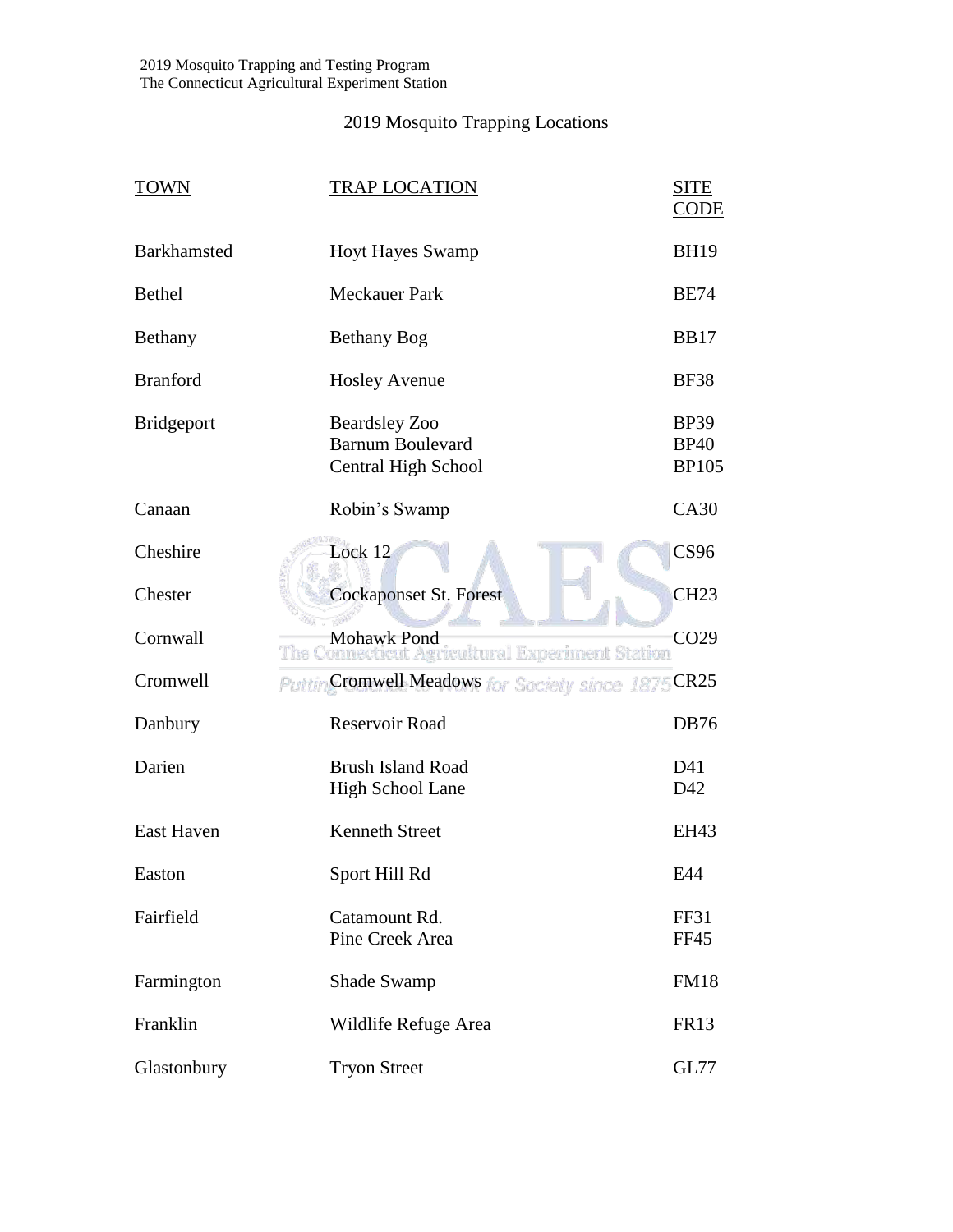2019 Mosquito Trapping and Testing Program The Connecticut Agricultural Experiment Station

| Greenwich    | Civic Center<br>Lake Avenue<br><b>Mianus River Park</b>              | GR <sub>46</sub><br><b>GR47</b><br><b>GR48</b> |
|--------------|----------------------------------------------------------------------|------------------------------------------------|
| Groton       | <b>Naval Base</b>                                                    | G37                                            |
| Guilford     | Moose Hill Road                                                      | GU49                                           |
| Haddam       | Little City Rd.                                                      | HD24                                           |
| Hamden       | Lake Wintergreen                                                     | H <sub>50</sub>                                |
| Hampton      | Hampton Reservoir                                                    | HP97                                           |
| Hartford     | <b>Keney Park</b>                                                    | <b>HA78</b>                                    |
| Hebron       | <b>Raymond Brook Marsh</b>                                           | <b>HB107</b>                                   |
| Killingworth | Chittenden Rd.                                                       | K27                                            |
| Ledyard      | <b>Cedar Swamp</b>                                                   | LD <sub>8</sub>                                |
| Litchfield   | <b>White Memorial</b>                                                | <b>LM28</b>                                    |
| Lyme         | The C<br>Cedar LakeAgricultural Experiment Station LY21              |                                                |
| Madison      | Putting Science to Work for Society since 1875<br>Rt. 80 Cedar Swamp | M26                                            |
| Manchester   | <b>Oak Grove Street</b>                                              | <b>MC80</b>                                    |
| Meriden      | <b>Falcon Park</b>                                                   | <b>ME81</b>                                    |
| Middlefield  | <b>Durham Meadows</b>                                                | MI82                                           |
| Milford      | <b>Fresh Meadow Lane</b><br>Erna Avenue                              | <b>MF51</b><br><b>MF83</b>                     |
| Monroe       | Garder Road                                                          | MO52                                           |
| New Britain  | Village Square Drive                                                 | NEB84                                          |
| New Canaan   | <b>Hoyts Swamp</b><br>Michigan Road                                  | NC32<br>NC53                                   |
| New Haven    | <b>Beaver Pond Park</b>                                              | <b>NH54</b>                                    |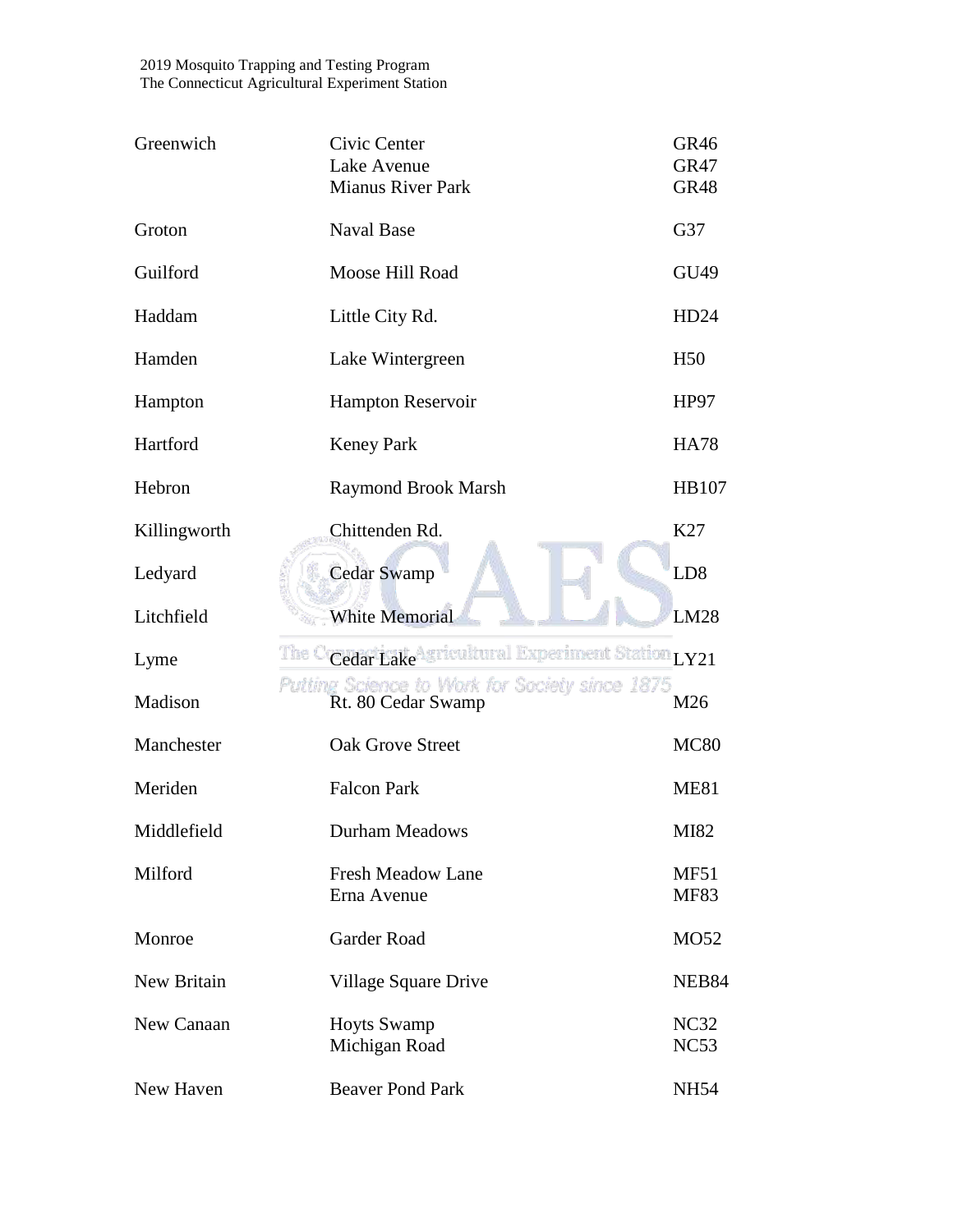## 2019 Mosquito Trapping and Testing Program The Connecticut Agricultural Experiment Station

| Newington        | <b>Churchill Park</b>                                                            | <b>NG85</b>                                      |
|------------------|----------------------------------------------------------------------------------|--------------------------------------------------|
| Newtown          | Key Rock Road                                                                    | N36                                              |
| North Branford   | <b>Cedar Pond</b>                                                                | <b>NB55</b>                                      |
| North Haven      | Quinnipiac River Park                                                            | <b>NV56</b>                                      |
| North Stonington | Pawcatuck River<br><b>Bell Cedar Swamp</b><br>Exit <sub>93</sub><br>Wyassup Lake | NS3<br>NS <sub>5</sub><br>NS <sub>6</sub><br>NS7 |
| Norwalk          | <b>Cranbury Park</b><br>Rowayton School                                          | <b>NO57</b><br><b>NO58</b>                       |
| Old Lyme         | <b>Great Island</b>                                                              | <b>OL22</b>                                      |
| Orange           | <b>Meeting House Lane</b>                                                        | <b>OR59</b>                                      |
| Plainfield       | <b>Cedar Swamp</b>                                                               | P <sub>10</sub>                                  |
| Redding          | <b>Lyons Swamp</b>                                                               | <b>RE35</b>                                      |
| Ridgefield       | The C<br>Great Swamp ricultural Experiment Station RI34                          |                                                  |
| Shelton          | Putting Science to Work for Society since 1875<br><b>Shelton Avenue</b>          | <b>SH60</b>                                      |
| South Windsor    | <b>Burgess Road</b>                                                              | SW86                                             |
| Southington      | East Road/Kensington Road                                                        | SO87                                             |
| <b>Stafford</b>  | Cedar Swamp, Nipmuck St. Forest                                                  | <b>SF15</b>                                      |
| Stamford         | <b>Cove Island Park</b><br><b>Sleepy Hollow Park</b><br><b>Intervale Road</b>    | SM62<br>SM63<br><b>SM88</b>                      |
| Stratford        | <b>Beacon Point</b><br><b>Beaver Dam Road</b>                                    | ST64<br>ST <sub>65</sub>                         |
| Stonington       | <b>Barn Island</b><br><b>Stonington High School</b><br>Coogan Blvd.              | S <sub>1</sub><br>S <sub>2</sub><br>S94          |